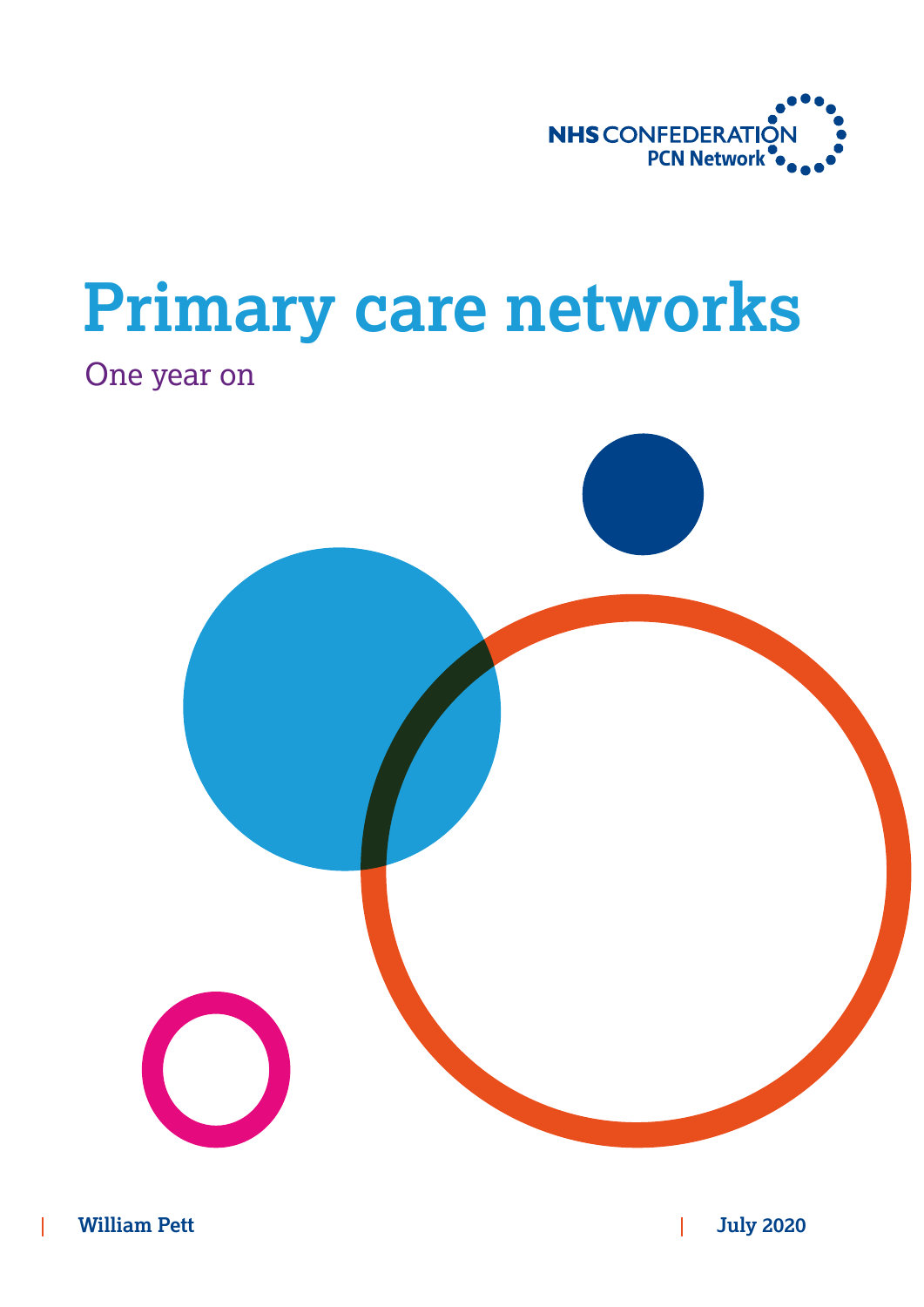#### **About the PCN Network**

The PCN Network has been established by the NHS Confederation to support primary care networks (PCN) and to ensure they are effectively represented within the health and care system.

Through the PCN Network, we aim to:

- **•** be a strong national voice for PCNs across the system
- **•** influence national policy and debate and ensure that expectations are informed by insights from PCNs
- **•** promote the role of PCNs within the NHS Long Term Plan and their essential role, both now and in the medium term
- **•** ensure PCNs have access to the information, advice and support they need to grow and fulfil their potential
- **•** ensure that PCNs have influence within local health and care systems, through links with other NHS Confederation networks
- **•** work with other partners and stakeholders to develop a vision of the possible for the future.

Read more at **[www.nhsconfed.org/PCN-Network](https://www.nhsconfed.org/PCN-Network)**

#### **About the NHS Confederation**

The NHS Confederation is the membership body that brings together and speaks on behalf of organisations that plan, commission and provide NHS services in England, Northern Ireland and Wales. We represent hospitals, community and mental health providers, ambulance trusts, primary care networks, clinical commissioning groups and integrated care systems.

Find out more at **[www.nhsconfed.org](https://www.nhsconfed.org/)** and follow us on Twitter **[@nhsconfed](https://twitter.com/nhsconfed)**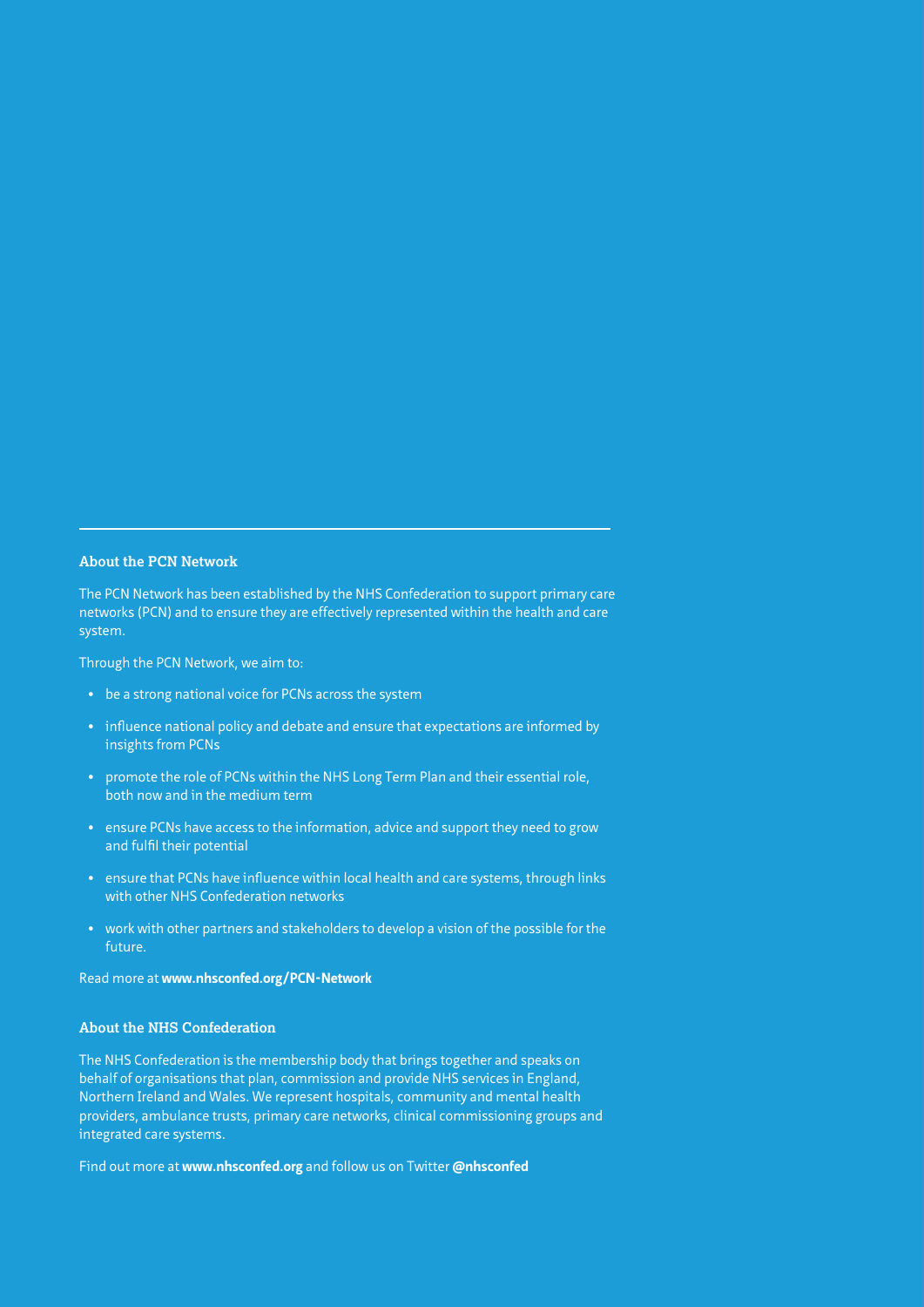# **Foreword**



**Ruth Rankine** Director PCN Network



**Dr Graham Jackson** Senior Clinical Adviser NHS Confederation

The last 12 months have presented a series of opportunities and challenges for PCNs. The sense of excitement at creating something new with a real focus on supporting local communities and getting to grips with health inequalities has, very often, been overshadowed by contractual requirements and what has been perceived to be a 'tickbox' exercise. With record investment in primary care over the course of the NHS Long Term Plan, some of this is inevitable but equally risks eradicating enthusiasm from the leaders and innovators we are relying on to make PCNs a success.

The extent to which PCNs have progressed has been contingent on good leadership capability, a history of strong local relationships and a clear vision of what they want to achieve and how to use the contract as the vehicle to deliver it.

There have no doubt been obstacles. The launch of the draft specifications before Christmas caused uproar, although the principle of more active engagement and a closer, more open relationship with the front line was welcome. And then, of course, COVID-19 – the greatest health challenge the NHS has faced in its 72 years. But in spite of such obstacles, and some would argue as a result of, many PCNs have been able to make significant progress.

Looking forward, there are new challenges ahead for PCNs, but these also lead to opportunities. With new health legislation widely expected to come in the next 12 months, the health and care landscape may be about to change fundamentally as the focus turns to integrated care systems and place-based working. There has never been a more important time for PCNs to be part of the wider conversation about the transformation of services. And to do this effectively, the PCN Network will continue to push for more time for clinical directors and their managers to engage at a strategic level, and greater freedom and autonomy to respond to the needs of their communities. Only then will we retain strong leaders in clinical director roles and get the innovation in primary care that we have seen a glimpse of in the response to COVID-19.

We will continue to work on your behalf to drive a greater balance in freedom and accountability to ensure that PCNs are able to both drive local change and influence national decision making.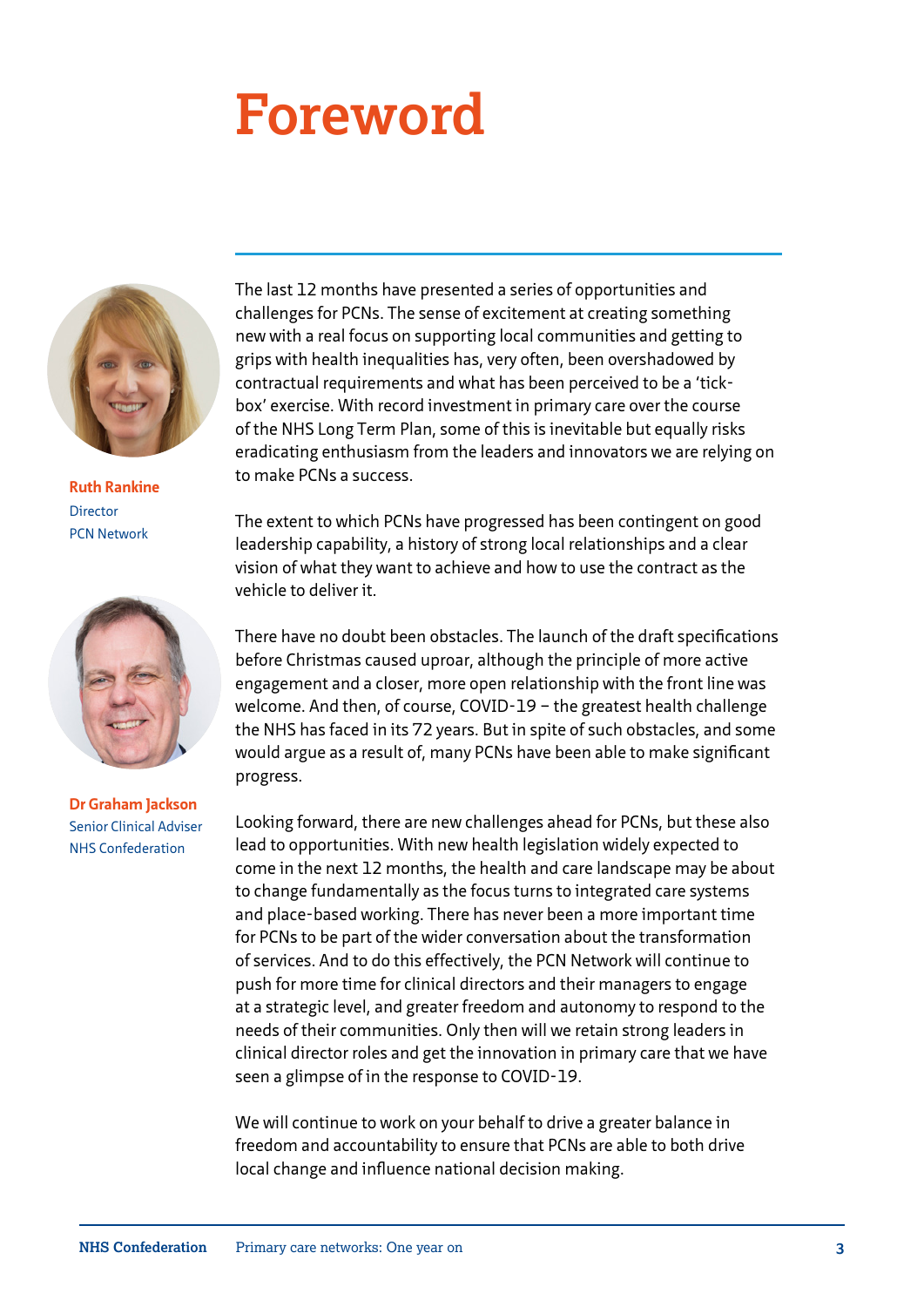# **Key points**

- July 2020 marks the one-year anniversary of primary care networks (PCNs) being established across England. To recognise this, the PCN Network has assessed their progress so far through engagement with networks across the country.
- As this report sets out, the picture nationally is one of variability. At the top end of the spectrum, there have been notable success stories of networks delivering tangible benefits for the health of their populations. However, these are likely to be in areas where there has been a history of established collaborative working. For others, simply getting a PCN up and running effectively has been an achievement.
- During their first year, progress has been made in several areas. Many PCNs have significantly expanded their use of technology, allowing more patients to be seen during the COVID-19 pandemic, and built strong new relationships with other partners across primary care and the wider system. Equally, those recruited through the Additional Roles Reimbursement Scheme have, in many networks, played a key role in helping to ease workload pressures and forge strong links with other stakeholders, such as in social care.
- There have, however, been some significant challenges. In some instances, local stakeholder relationships have been strained. Relations with some clinical commissioning groups, for example, have at times been difficult, often due to lack of communication or perceived micro-management. Workload has also been an issue – for many PCNs it has been heavier and more stressful than anticipated, with much of this work falling to the clinical director.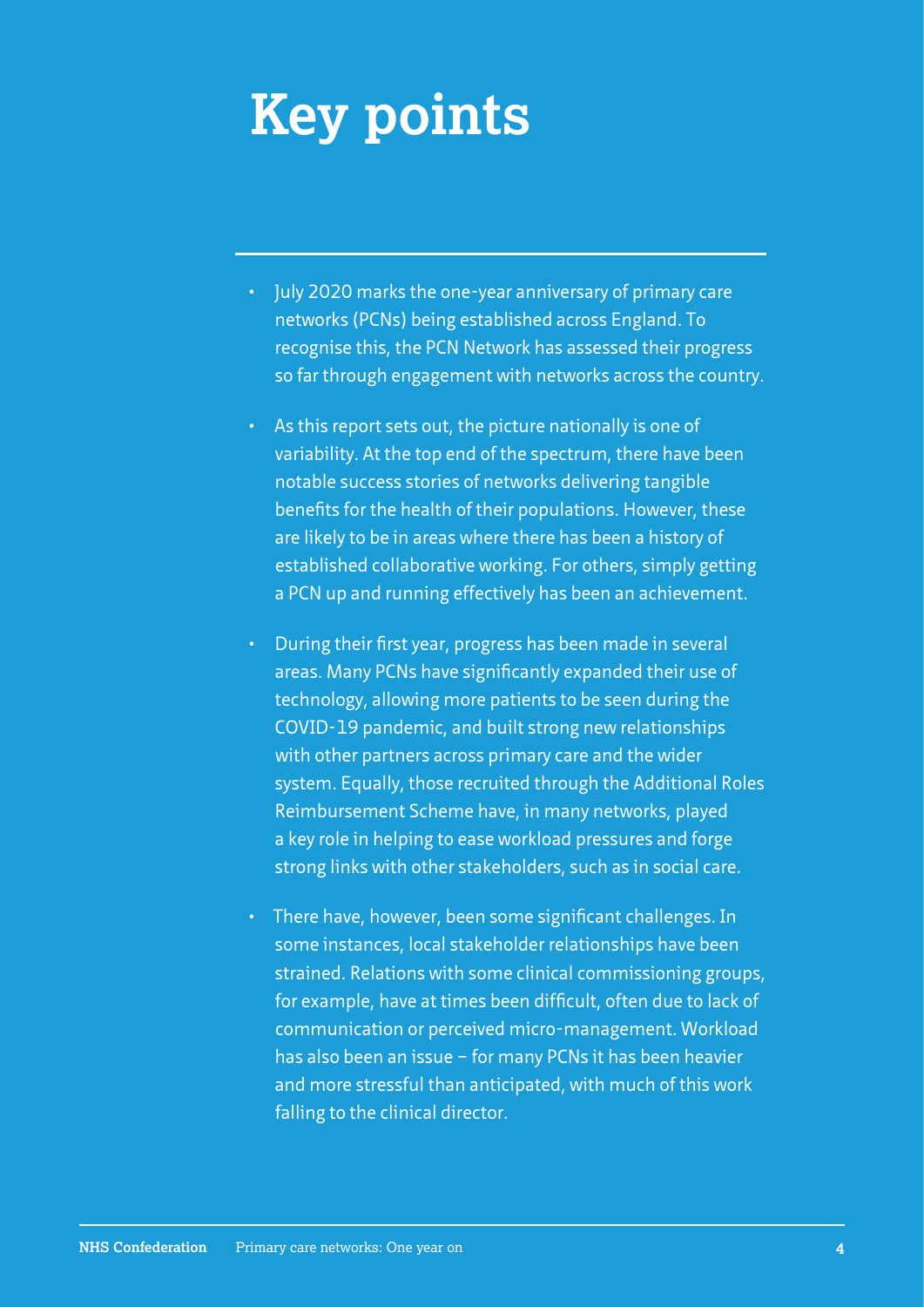• Looking ahead to the next 12 months, this report identifies several areas in which there will be opportunities for PCNs to develop. But to take advantage of these opportunities, PCNs will require support from NHS England and NHS Improvement (NHSEI) and the government. To enable this, we have focused a set of asks around three key areas:

#### **Influence and autonomy**

There is a clear desire among PCNs to have a voice at national level in determining their future and to have a central role in 'reset' locally as services begin to look beyond the COVID-19 emergency response phase.

#### **One size does not fit all**

A 'one size fits all' approach will not be effective considering the huge variation in demography across PCNs. There needs to be flexibility for clinical directors to design and deliver services that meet local needs and to manage their network in such a way to support this.

#### **Promoting integration in all areas**

The shift towards integrated care must be accompanied by streamlined processes for clinical directors. The role for PCNs in the wider system must also be made clear.

• Through ongoing engagement with PCNs, specifically including clinical directors and network managers, the PCN Network looks forward to supporting both NHSEI and the government in delivering these asks. We intend to work collaboratively with both to ensure that the PCN voice is heard and that their role in systems is clear and widely understood over the coming years.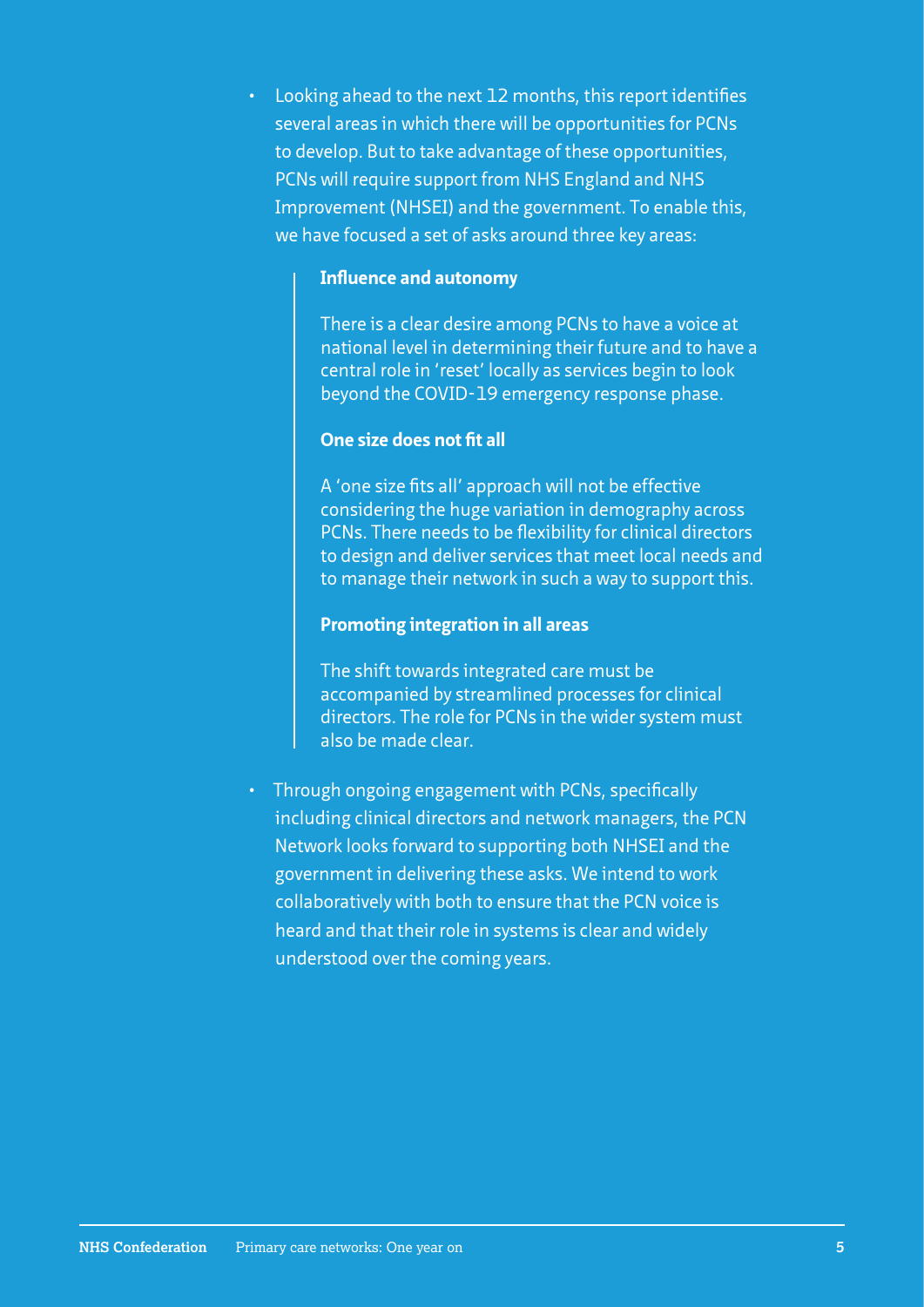# **Background**

This month marks the one-year anniversary of primary care networks (PCNs) being established across England. PCNs were introduced last July with high expectations. Their stated aims included the stabilisation of general practice, the dissolution of the historic divide between primary and community health services and above all, to help reduce health inequalities. Meeting these expectations has been impacted by COVID-19, which in some respects has hindered the progress of PCNs. However, this has not been the case in all areas and this report highlights some of the progress made in spite of, and in some instances because of, the pandemic.

As we look ahead, the delivery of many of the ambitions of the NHS Long Term over the coming years – from addressing health inequalities to improving prevention to supporting people to age well – will depend on the success of PCNs.

The PCN Network has therefore sought to mark the first anniversary by assessing their progress so far. To draw out the achievements of, and challenges for, PCNs in their first year, we convened our clinical director board to identify some of the trends across the networks in their regions. These were then tested and refined through a consultation with clinical directors and PCN managers nationwide.

Through this engagement, we have heard how in many areas the introduction of PCNs has led to significant changes in culture across primary care. However, we have also heard about the obstacles they have faced and the overwhelming pressure that has been placed on the shoulders of staff. This has meant that in some areas PCNs have yet to make significant impact.

This report sets out the key themes that have emerged, concluding with a look ahead to the next 12 months for PCNs. It outlines where PCNs believe the opportunities lie for their networks and a set of asks of NHS England and NHS Improvement and the government to consider what we believe would enable PCNs to reach their full potential.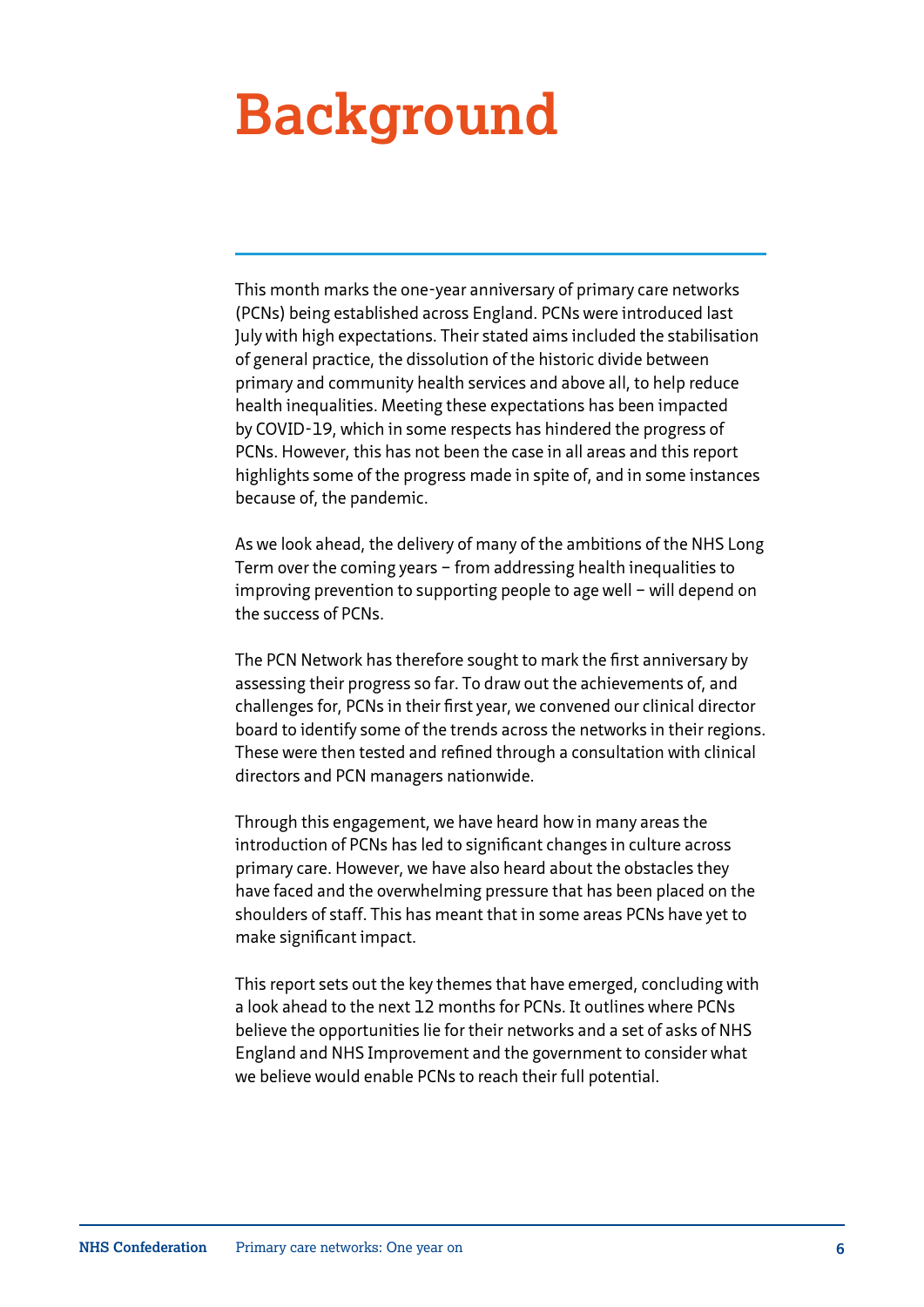# **The first 12 months**

## **What has gone well?**

### **Use of technology**

Digital platforms, including those offering patient/population management and virtual group conversations, have expanded significantly over the last year. These have helped to improve communication within and between networks and have been especially beneficial in areas where practices are not geographically close.

Clinical directors have noted that the pace of digital transformation has accelerated significantly across the country during COVID-19. We have heard how those GPs who for many years may have been resistant to using technology for consultations have realised the value it can offer, such as by enabling remote consultations and allowing more patients to be seen. The [Royal College of General Practitioners](https://www.rcgp.org.uk/policy/general-practice-post-covid.aspx) found that over 70 per cent of GP consultations in England were carried out face-to-face prior to the COVID-19 outbreak, yet within weeks of the pandemic the figure had dropped to 23 per cent.

**Spotlight: Apps to improve care** 

In south east London, four PCNs have worked with their GP federation and private sector digital providers to develop an app in response both to COVID-19 pressures and the existing desire to improve multidisciplinary working across primary care.

The app, which tracks patient flows between services and staff resource, has been built around the needs of PCNs. It recognises, for instance, the complexities of the Enhanced Healthcare in Care Homes service specification and the need to monitor the flow of residents. This has allowed PCNs to:

- have a helicopter view of all patients in the system
- see information on individual patients, including what treatment or care pathway they are on and where further support is required
- manage access and restrictions on patient information for different stakeholders, such as GPs and care workers.

"COVID-19 has massively improved digital working. Necessity is the mother of invention."

**Clinical Director**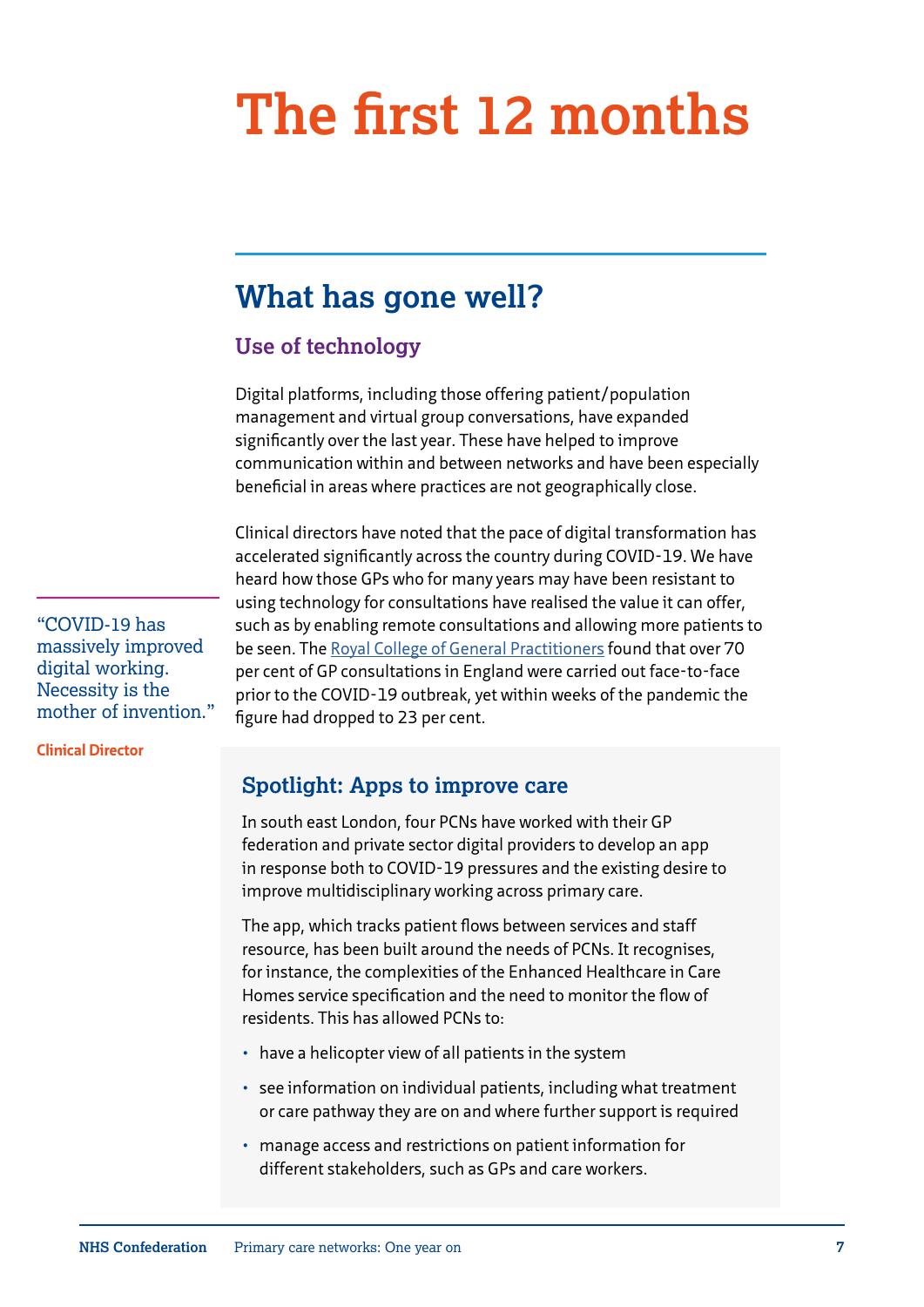### **Local stakeholder relationships**

We have heard that in many areas relationships across primary care have improved significantly, with some stakeholders reporting that before PCNs there was little or no interaction between practices, as well as between general practice and other local providers. Multidisciplinary teams have generally been effective in improving patient care and using the expertise of the wider NHS and voluntary sectors, as well as local authorities.

#### **Spotlight: Getting to know partners across primary care**

Before PCNs, collaborative working between practices had in many areas been limited. This was especially the case in rural areas, where practices have not had the benefit of being located close to each other, as is often the case in urban areas.

A clinical director in a rural area of south west England told us that in her PCN there was a big challenge for the stakeholders within the network to get to know each other. Strong relationships and trust are a fundamental prerequisite for the success of PCNs and cannot be created overnight. This has been a factor in explaining the quick progress of PCNs. some networks in their first year

and the slower progression seen in others.

For some PCNs, weekly meetings between a wide range of stakeholders within the network (including from public health and social care) have proved to be essential in fostering trust and establishing ways of working. One clinical director told us that shifting these meetings to video conferencing as a result of COVID-19 has been hugely beneficial. It has saved people having to travel to meetings, simultaneously saving time and incentivising attendance. This has been particularly helpful for rural

The fact that practices are now having ongoing contact with each other, and importantly with others across health and care settings, is in many areas an achievement considering where they started from last July.

"Our PCN has been working very closely with our community teams and the voluntary sector, with lots of joint working and forging new ways of working. We have been identifying gaps in service and how we can fill these, reducing double working and increasing efficiencies. There is much better communication."

**Clinical Director**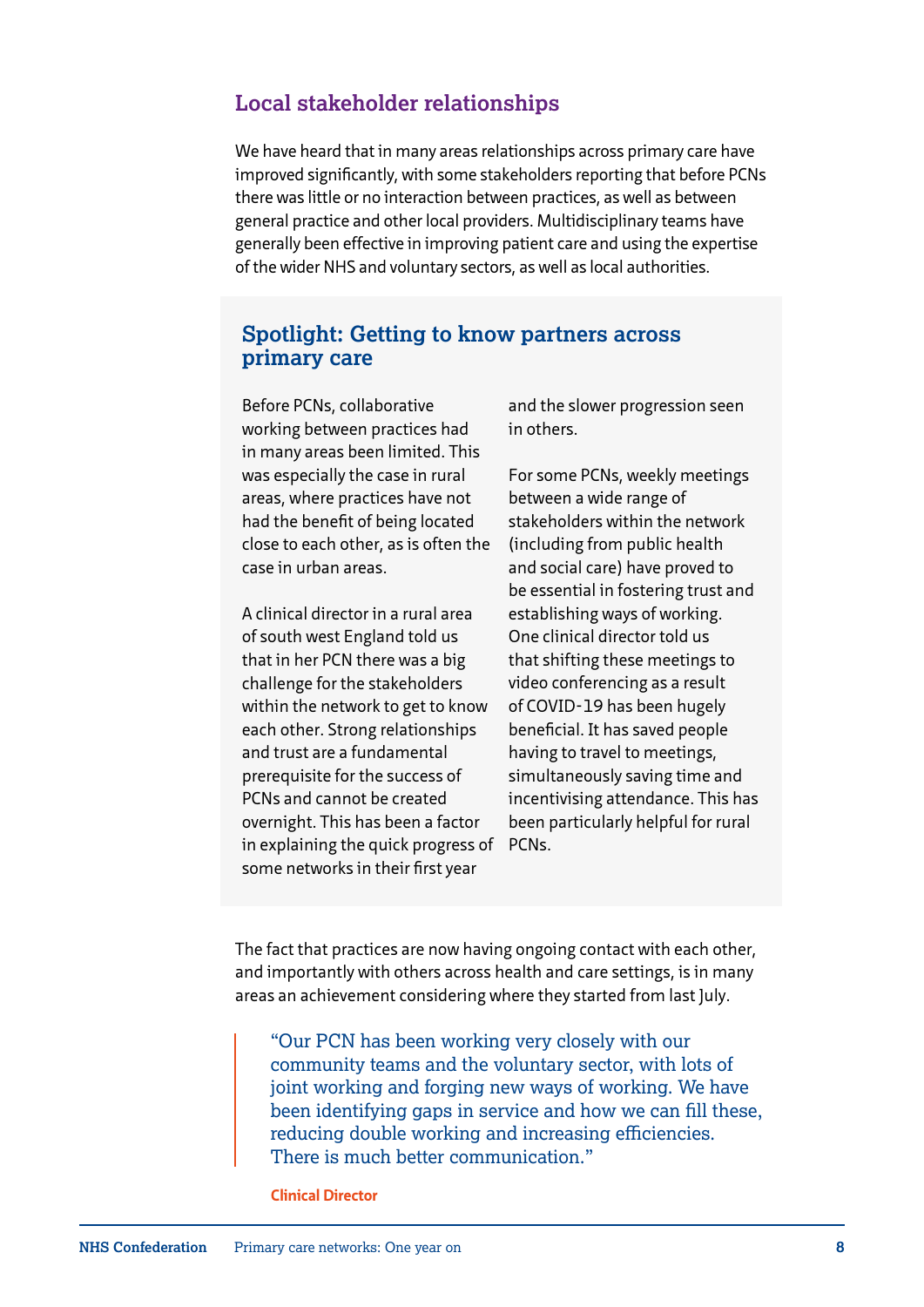#### **Professionals in extended roles**

In many PCNs, the professionals recruited through the Additional Roles Reimbursement Scheme (ARRS) have played a key role in their networks, helping to ease workload pressures and forging strong links with other stakeholders, such as in social care. These have notably included social prescribers and pharmacists.

#### **Spotlight: Social prescribers and the 'public face' of PCNs**

Social prescribing link workers, otherwise known as social prescribers, have been instrumental within many PCNs in helping patients and their carers to navigate the voluntary and community services environment. This has largely occurred through signposting, but also referring patients to appropriate voluntary, community and social enterprise (VCS) services.

We have heard from some clinical directors that their social prescribers have essentially

become the 'public face' of their PCN, in that they are patients' point of contact throughout their care. For many clinical directors this has been very useful, allowing them to focus on clinical work. During the pandemic, we have heard that social prescribers have been particularly helpful in leading engagement with the patients on shielding lists who have in many cases needed practical, rather than clinical, support.

"There has, as yet, been little impact from extended roles. Recruitment, including problems establishing the practice's baseline, has been problematic."

**Clinical Director**

That said, however, it must be stressed that PCNs' ability to take advantage of ARRS staff has been variable. For some, this has been because there has not been time or resource for supervision of ARRS staff. The National Association of Link Workers has in a [recent report](https://www.nalw.org.uk/29-of-social-prescribing-link-workers-plan-to-leave-in-the-next-year-due-to-lack-of-clinical-supervision-and-support-according-to-nalw-survey/) highlighted, for instance, that 29 per cent of social prescribing link workers are considering resigning in the next year due to lack of clinical supervision and/or support.

However, there have also been problems for some around recruitment. This has partly been a geographical issue as the funding provided to PCNs has been consistent across the country (for example, no additional funding to cover London weighting). This has made recruitment difficult for networks in the capital. Equally, there is not an equal spread of available workforce nationally meaning that some PCNs have struggled to recruit in areas where there is simply a lack of supply.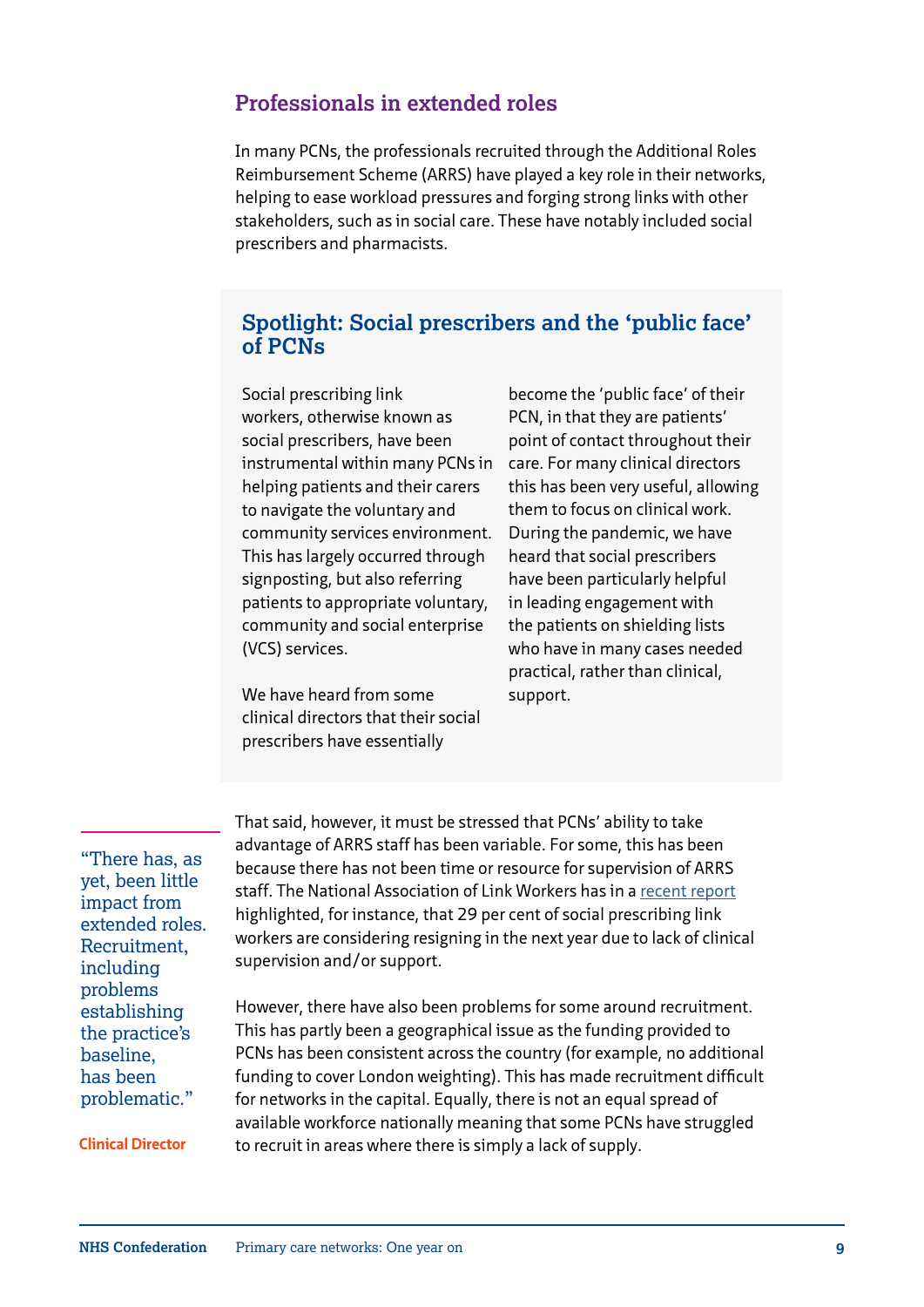## **Challenges**

### **Local stakeholder relationships**

The section above illustrates how the development of new relationships with local stakeholders has been a strength in many PCNs. Yet for other, this has been a challenge. Relations with some clinical commissioning groups (CCGs), for example, have at times been difficult, often due to lack of communication or perceived micro-management.

We have also heard that CCGs' support during COVID-19 has been variable and in some cases quite limited for many PCNs. This has made dealing with issues such as personal protective equipment (PPE) and shielding lists more difficult.

"We had a new CCG starting during the pandemic [and] the communications have been poor."

**Clinical Director**

### **Spotlight: Time needed to develop relationships**

We have heard from some clinical directors that it has been difficult to improve relationships with those more widely than general practice, given time constraints. With clinical directors having to prioritise, there has been pressure to focus on relationships between practices (particularly in light of recent uncertainty around the network contract direct enhanced service – DES).

This, in turn, has left little time for clinical directors to spend on developing the relationships across the community and voluntary sectors, which long term will be key to PCNs' success.

The issue of clinical directors' lack of time is something that we highlighted earlier this year in our report [Equipped For Success?](https://www.nhsconfed.org/resources/2020/01/pcns-equipped-for-success).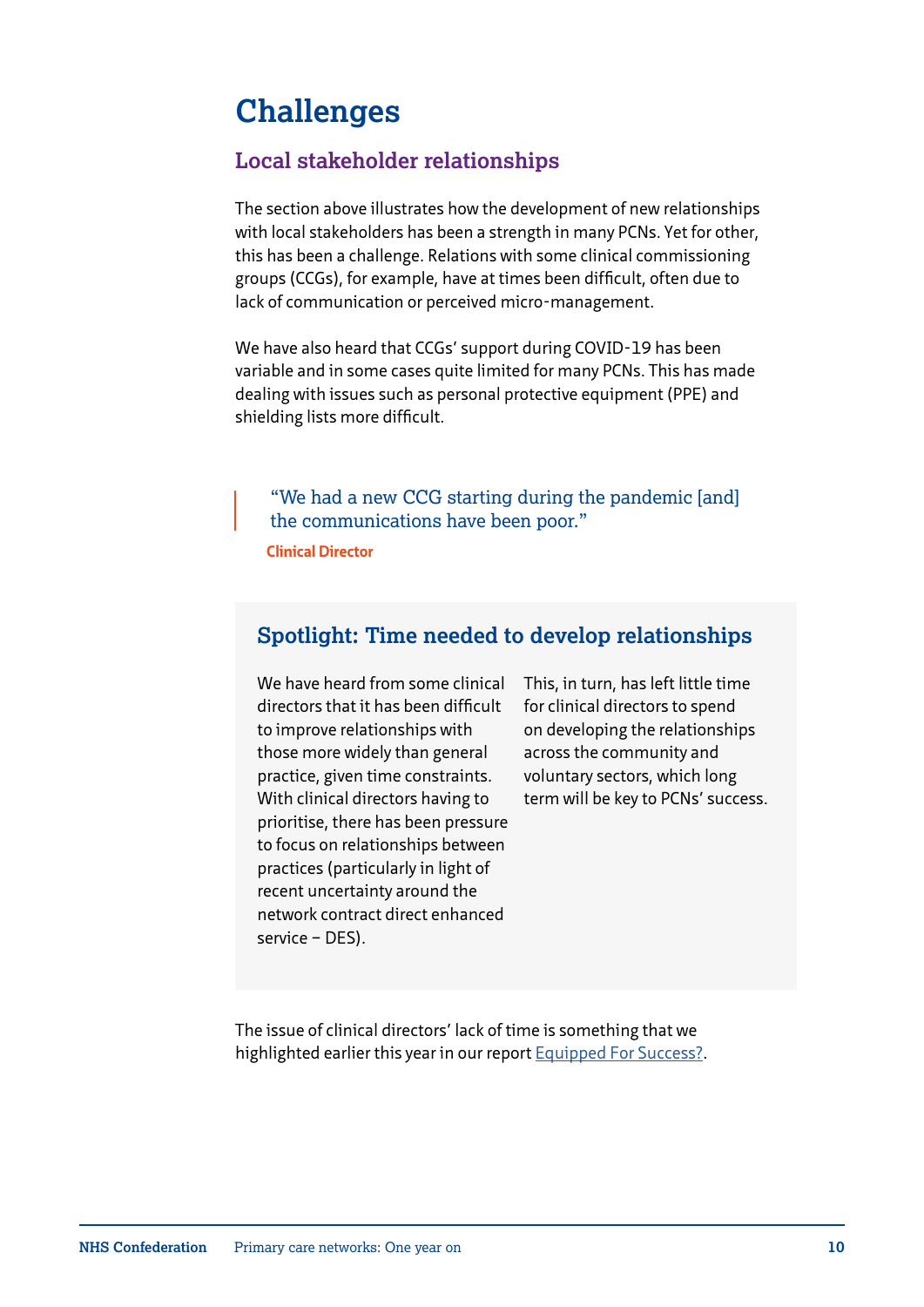### **Workload**

The workload for PCNs has been heavier and more stressful than many anticipated, with much of this work falling to the clinical director. Huge pressure has been put on those working in PCN teams, exacerbated by COVID-19, and many clinical directors are concerned that it is not sustainable. Specifically relating to COVID-19, a real challenge for PCNs has been ensuring that staff have had access to PPE and testing.

Issues around workload have been most acute in PCNs where teams are small. As mentioned above, this may be due to problems with recruitment or lack of local workforce supply. However, it is often due to a lack of dedicated management support. During their first year in the role, many clinical directors have had no administrative help and have had to carry out basic tasks. This has led to frustration that they have not been able to demonstrate the strategic leadership they had envisaged.

Over recent months, managers have increasingly been employed to help ease the pressure on clinical directors. The non-clinical leadership will be essential in moving PCNs forward, and adequate investment is this capacity and capability is necessary.

For the reasons outlined above, and given that we previously found that over half of clinical directors are in their first clinical leadership role, concerns have understandably been raised around [burnout among](https://www.gponline.com/gps-leading-primary-care-networks-need-support-avoid-burnout/article/1660023)  [clinical directors](https://www.gponline.com/gps-leading-primary-care-networks-need-support-avoid-burnout/article/1660023). If we are to address the high level of turnover among clinical directors, then they must be given further support.

"Pressures have not reduced yet and may rise again over the winter. We are still firefighting and have no opportunity to increase patient participation."

**Clinical Director**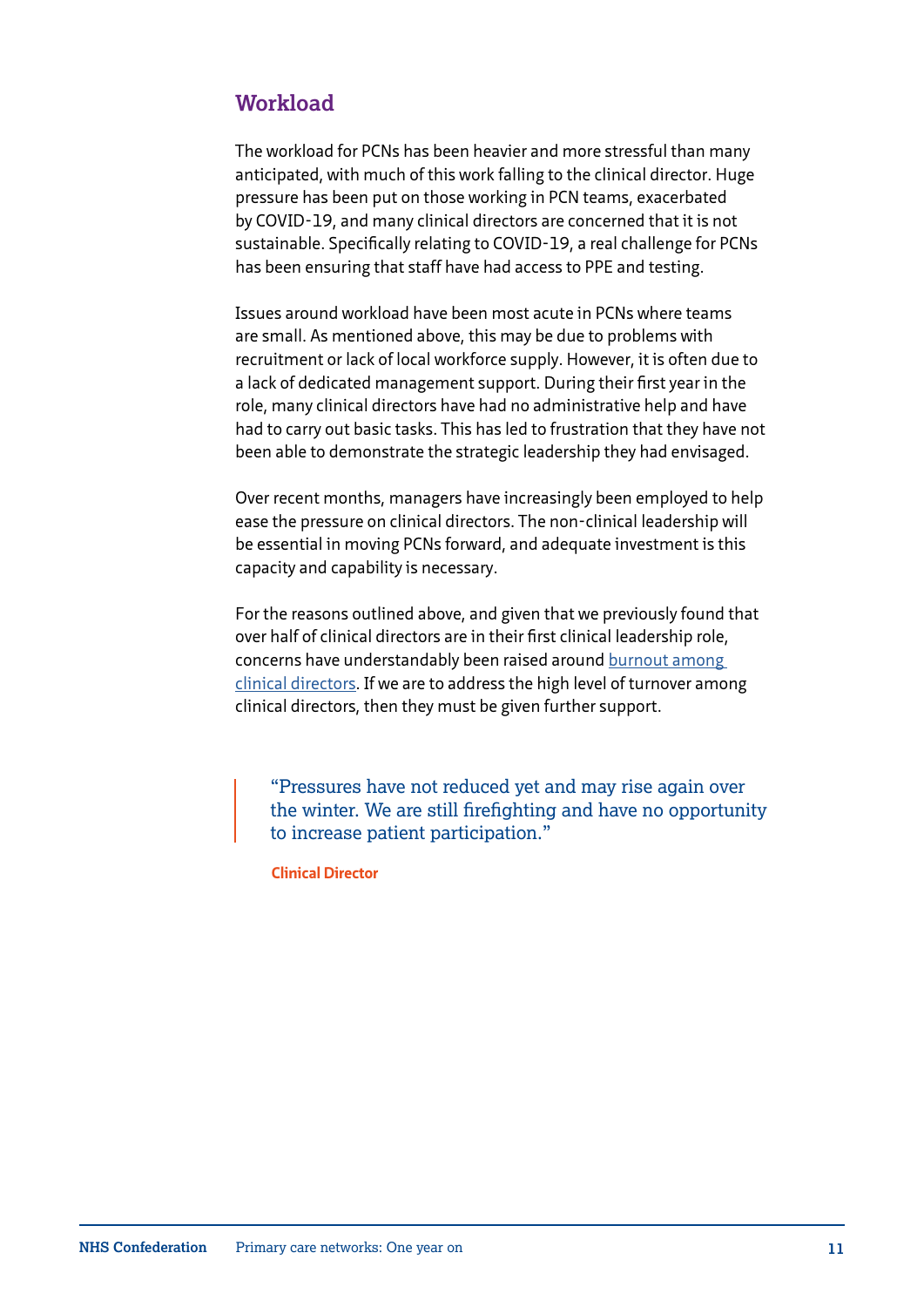## **Current status**

The overall picture across PCNs after 12 months is one of real variability. At the top end of the spectrum, there have been notable success stories of networks delivering tangible benefits for the health of their populations. However, as outlined above, these are likely to be in areas where there has been a history of established collaborative working. For others, simply getting a PCN up and running effectively has been an achievement. How such PCNs cope with delivering the new service specifications set out in the DES for 2020/21 remains to be seen, but many clinical directors are anxious.

That said, overall, there is still a good degree of optimism across PCNs a year on from their inception. For many, COVID-19 has brought practices together and clinical directors have spoken of how essential their PCN has been in coordinating the local response to the pandemic. More integrated, collaborative working at neighbourhood level has certainly had positive implications for populations and there is enthusiasm among clinicians about new ways of working that have been established. This has laid a solid foundation on which PCNs can move forward, provided they are given the right ongoing support.

It must be noted, of course, that there remains a real risk of a second wave of COVID-19 infections and localised outbreaks also have the potential to significantly disrupt the progress of PCNs over the coming year. As the next section outlines, key to allowing PCNs to be prepared for this will be increasing both flexibility and authority for clinical directors.

With regard to where PCNs would like to have made more progress, clinical directors have spoken of concerns around recruitment, with many hoping that they would have taken on more extended staff such as physiotherapists and social prescribers. They also raised the issue of autonomy, with a sense among clinical directors that they would like to have had more control over how they meet the needs of their local population.

There is still a good degree of optimism across PCNs a year on from their inception.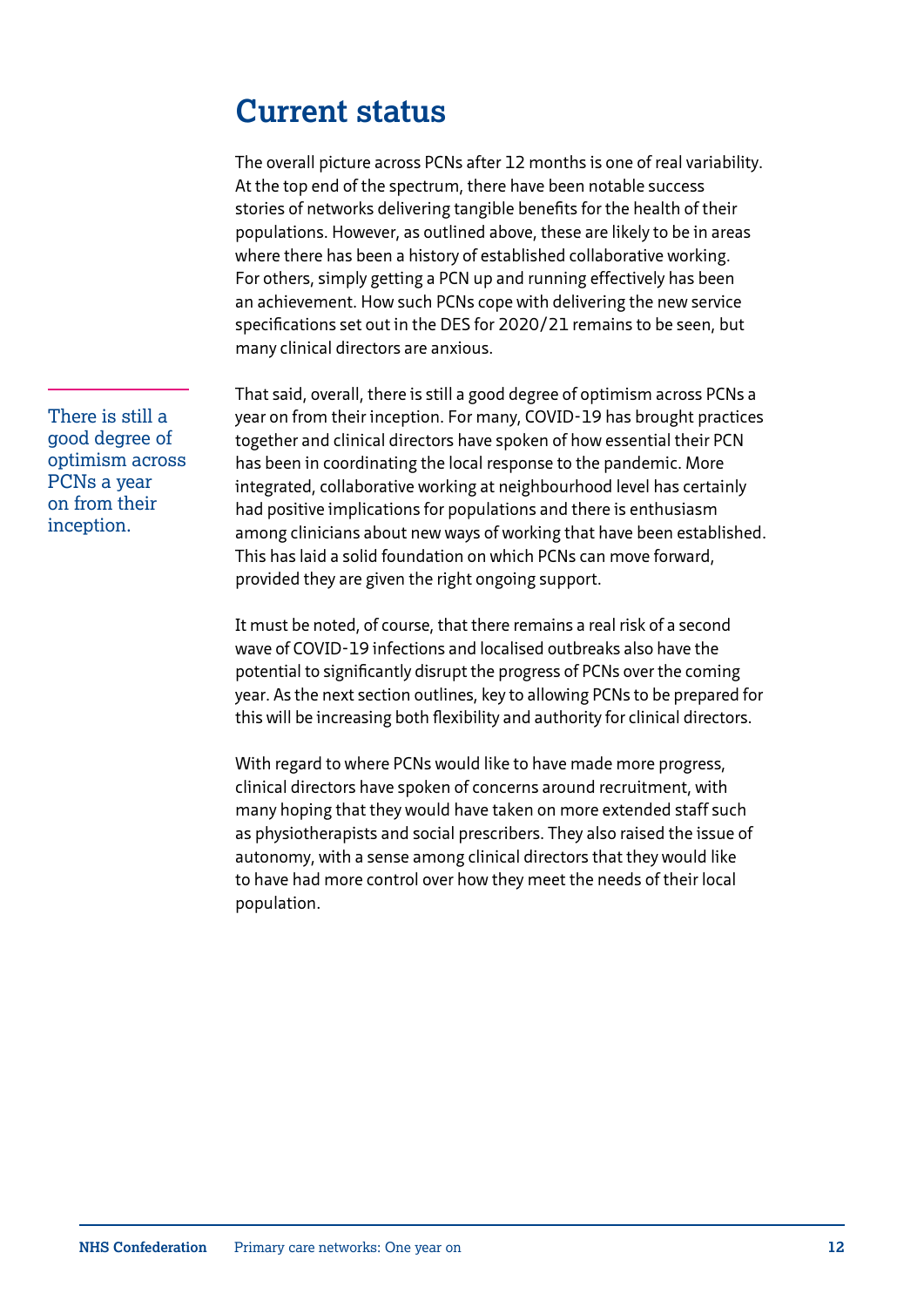# **The next 12 months**

## **Opportunities**

### **Embedding technology**

COVID-19 may have represented a turning point for the use of technology within PCNs and across primary care more broadly. There is an opportunity to embed new ways of working over the coming months, simultaneously improving accessibility to services for populations and enabling clinicians to use their time more efficiently. This would also help to create a greener NHS, with fewer patients needing to travel to appointments and ease pressure on estate.

"We need shared IT for true integration with community teams!"

**Clinical Director**

For such reasons, we support the British Medical Association's recent report calling for 'a rapid rollout of appropriate, safe, reliable, robust and secure digital technology and consultation software'. Over the coming years, technology that enables collaboration and the sharing of data will be key to PCN working.

That said, a valid concern among some is that the growing use of technology should not undermine or replace face-to-face patient contact. Equally, there must be recognition that not everyone has access to, or can easily use, new technology and PCNs will need to be able to adopt a more flexible approach to access.

### **Directing local recovery and reset**

The health and care system is starting to look beyond the initial emergency response to COVID-19 and PCNs could, and should, have a central role within local systems as they begin to plan recovery and reset. Of course, it remains to be seen whether we see a second peak in the pandemic. However, there is a sense across many PCNs that the progress made in promoting collaborative working so far will put them in a better position to respond should a second wave hit.

At the time of writing, it is expected that new primary NHS legislation will be forthcoming by the end of the year. This should embed a place-based approach to health and care collaboration and formalise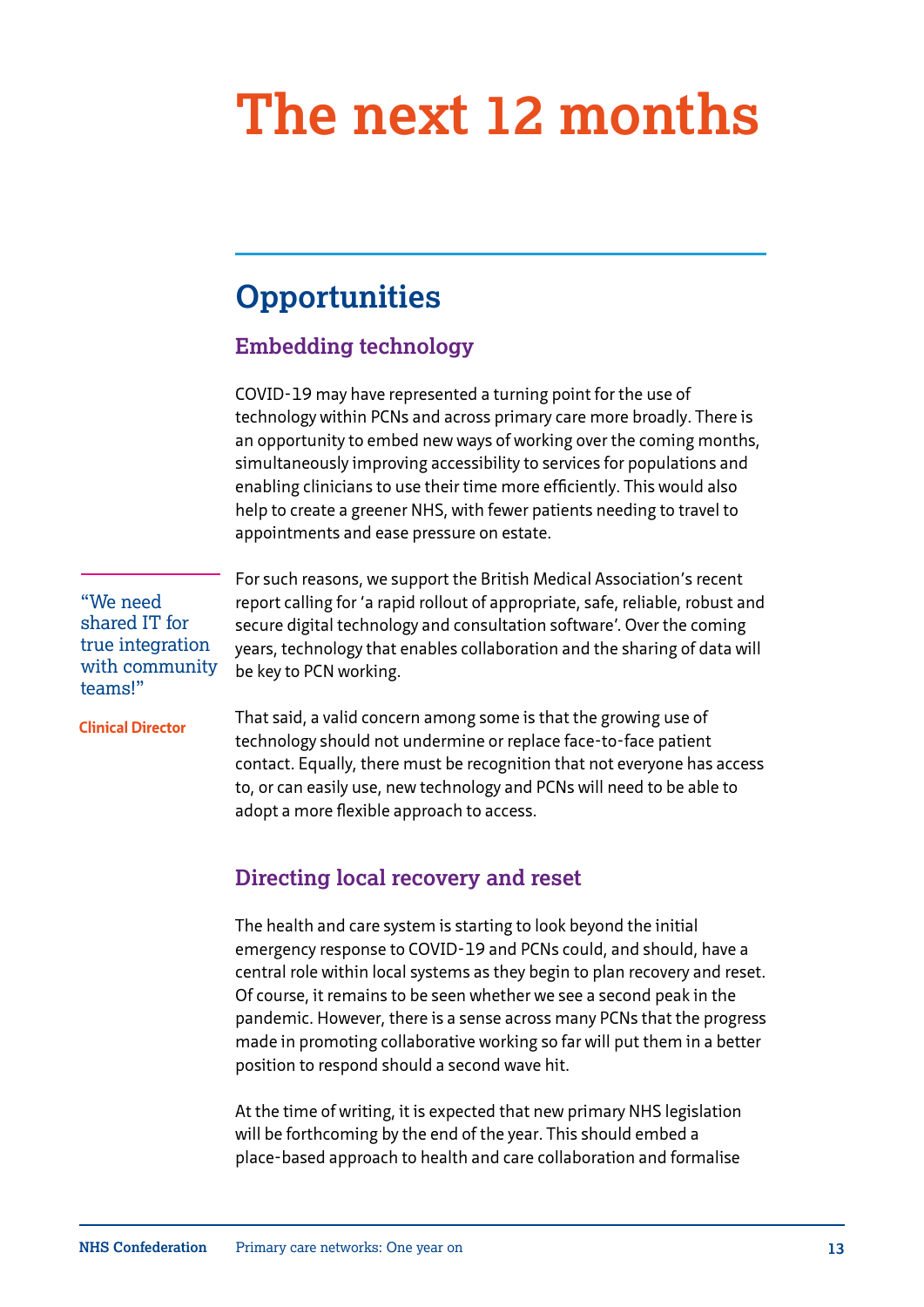PCNs' role within systems, in recognition of the NHS Long Term Plan's commitment for PCN representation on integrated care system partnership boards.

#### **Increasing autonomy on workforce**

As mentioned, those in extended roles have proved that they can cope in a crisis and take on increased responsibility in managing and delivering care. While there will be an ongoing need to develop and supervise those in such roles, there is an opportunity for PCNs to harness this growing autonomy, in turn delivering greater flexibility in responding to local need. There is also an opportunity to give clinical directors more autonomy over the roles they need within their workforce to best meet the needs of their population and that means a more flexible Additional Role Reimbursement Scheme.

Clinical directors and their teams need to be given the freedom to fully use and maximise their competences in order to provide clinical leadership at neighbourhood and place levels.

 "Locally we are not considered to be as important as other providers; we are being sidelined and our representation at ICP and ICS level has been marginalised. The PCN voice must be mandated centrally into all systems."

**Clinical Director**

#### **Increasing community engagement**

With pressures relating to the emergency response to COVID-19 subsiding, there is an opportunity for PCNs to have conversations with patients and the public about what is working well for them and what can be improved. As PCNs look ahead, future working should also involve building on communities' responses to the pandemic, which have been overwhelmingly positive.

"PCNs are still the greatest change to the NHS that nobody outside of primary care has ever heard of."

**Clinical Director**

In part, this will involve ensuring that there is public awareness of what exactly PCNs do.

More broadly, we must begin to promote links with local authorities. For PCNs to best assess and deliver according to local need, clinical directors could be building links with ward councillors to develop a shared understanding of the health profile of their residents. The government and NHSEI should consider how they can encourage and facilitate this.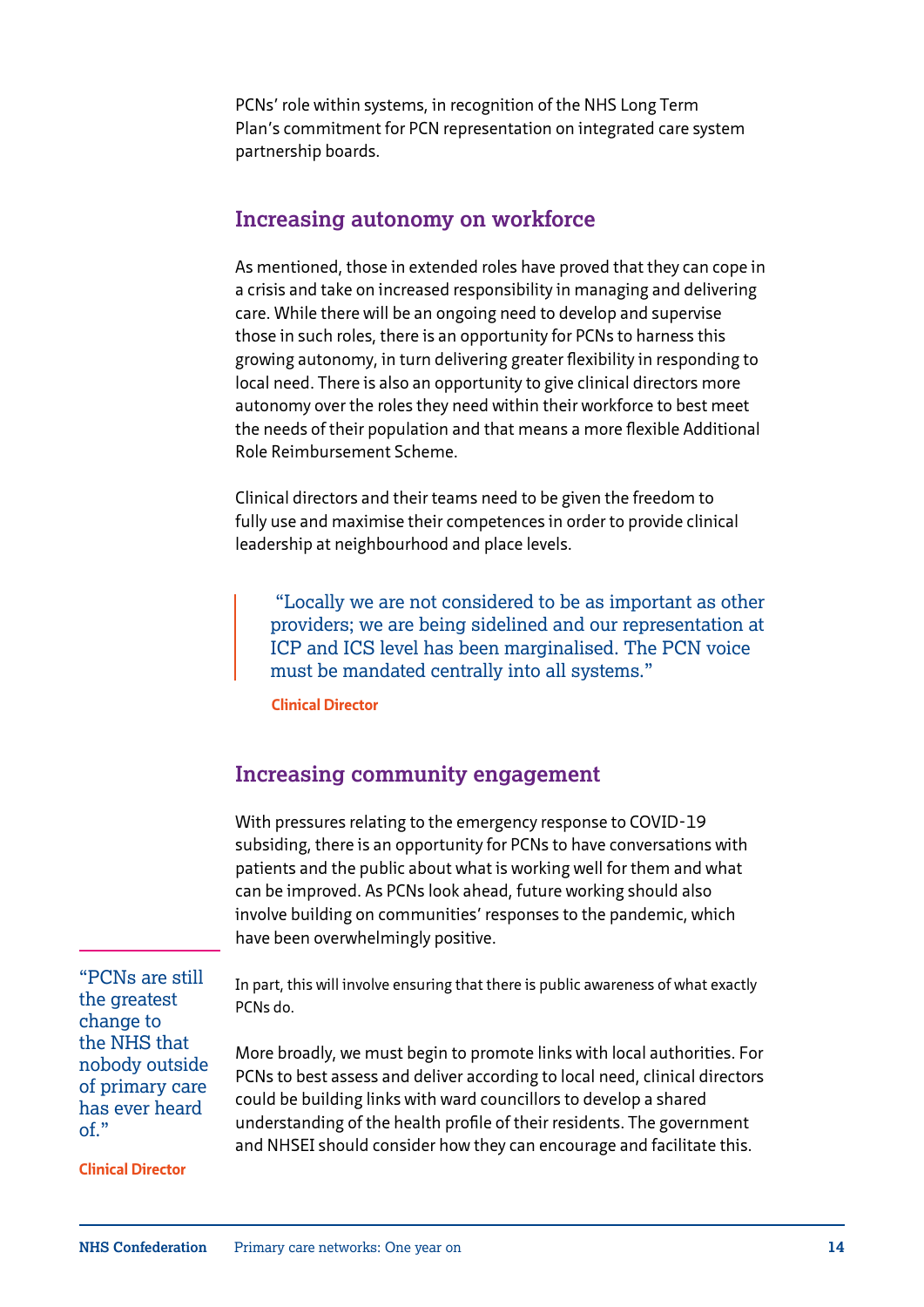# **Key asks**

## **Influence and autonomy**

There is a clear desire among PCNs to have a voice at national level in determining their own future, and to have a central role in 'reset' locally as services begin to look beyond the COVID-19 emergency response phase.

**We therefore ask NHS England and NHS Improvement and government to consider the following:** 

- The NHS Long Term Plan commits to ICSs having partnership boards that include PCN representatives. This should be reinforced and ultimately ensured through forthcoming policy and, if necessary, legislation.
- Opportunities should be created for policymakers to hear directly from clinical directors about their experience in leading PCNs. A more discursive form of policy development at national level will likely both improve evidence-based decision making and ensure that clinical directors feel they are helping to drive change.

## **One size does not fit all**

It remains to be seen if and how the DES is to be revised as a result of COVID-19. Some clinical directors have urged a rethink of the specifications, with a sense that a 'one size fits all' approach will not be effective considering the huge variation in demography across networks. Equally, there needs to be flexibility for clinical directors to manage all aspects of their network in the way they see fit.

#### **We therefore ask NHS England and NHS Improvement and government to consider the following:**

• Leniency should be applied when assessing PCNs against the first year of the DES service specifications. Though these are not to be implemented until October, fatigue is currently (and will continue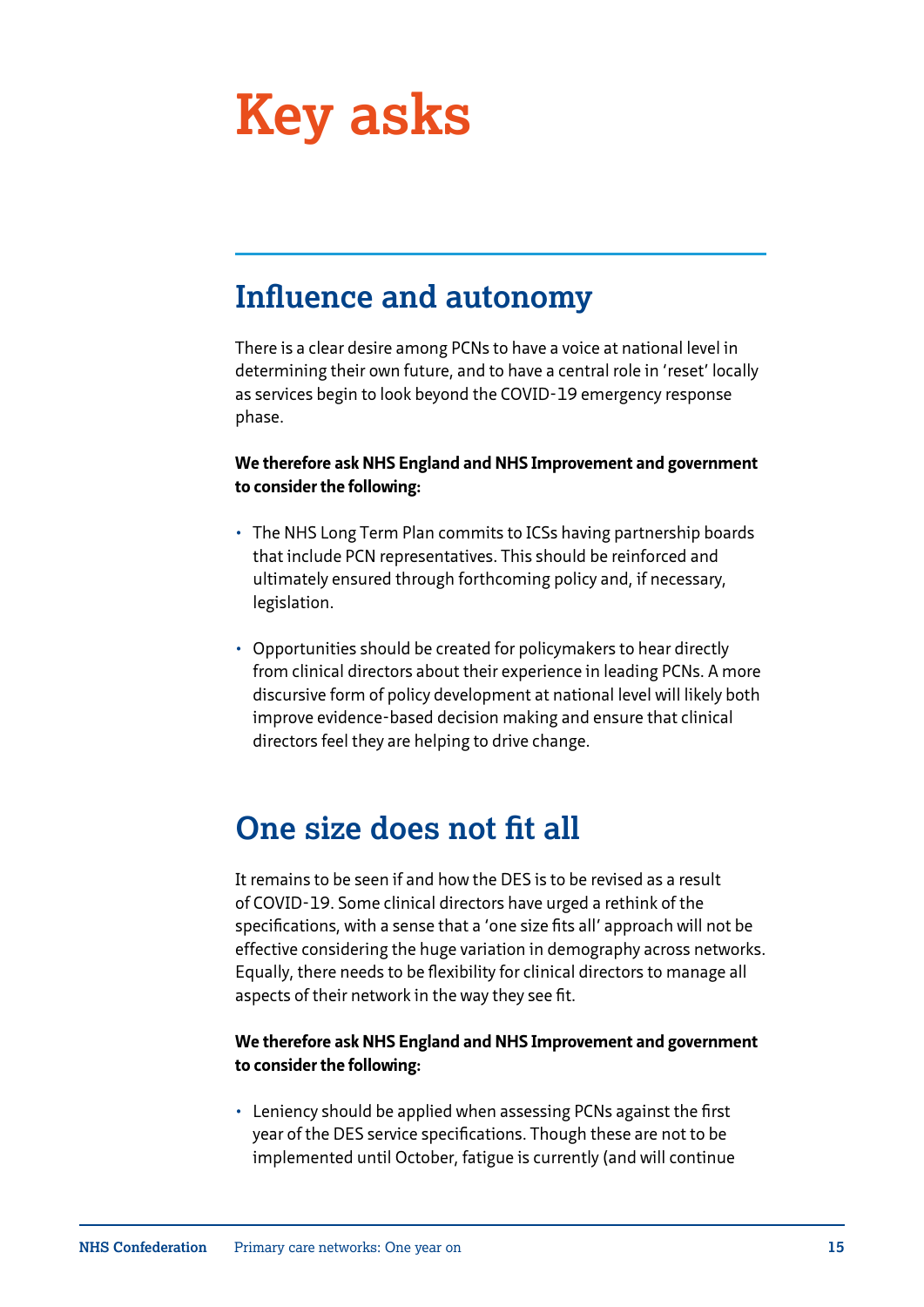to be) a problem for PCNs and their staff across the country. It is inevitable, therefore, that this will affect their ability to deliver against the specifications and CCGs must be encouraged to consider this as part of their assessment.

• Despite revisions in recent months, the ARRS remains restrictive for PCNs. To address the significant wide range of challenges that different networks will face locally, this should be relaxed as far as possible. PCNs should be able to use funding to recruit whichever roles they feel would be most appropriate to meet the needs of their local population.

## **Promoting integration in all areas**

We are still in the infancy of the health and care integration outlined in the NHS Long Term Plan. To accelerate and embed integration, both in terms of culture and formalised structure, there are further steps that should be taken at national level.

#### **We therefore ask NHS England and NHS Improvement and government to consider the following:**

- The shift towards integrated care must be accompanied by streamlined processes for clinical directors, including in areas such as finance, contracting, regulation and reporting. NHSEI should work with the clinical director community to assess how such areas can be made as straight forward and time efficient as possible.
- Despite the success of some ICSs, there is in most areas of the country yet to be a system-wide approach to population health management across all providers. If this is to be seen in future, it must be supported by a clear strategic commissioning approach and underpinned with focused funding in the right places. This is something that a forthcoming legislative framework must ensure.

## **Next steps**

Through ongoing engagement with networks, specifically including clinical directors and network managers, we look forward to supporting both NHSEI and the government in delivering the asks detailed in the previous section. We intend to work collaboratively with both to ensure that the PCN voice is heard and that their role in systems is clear and widely understood over the coming years.